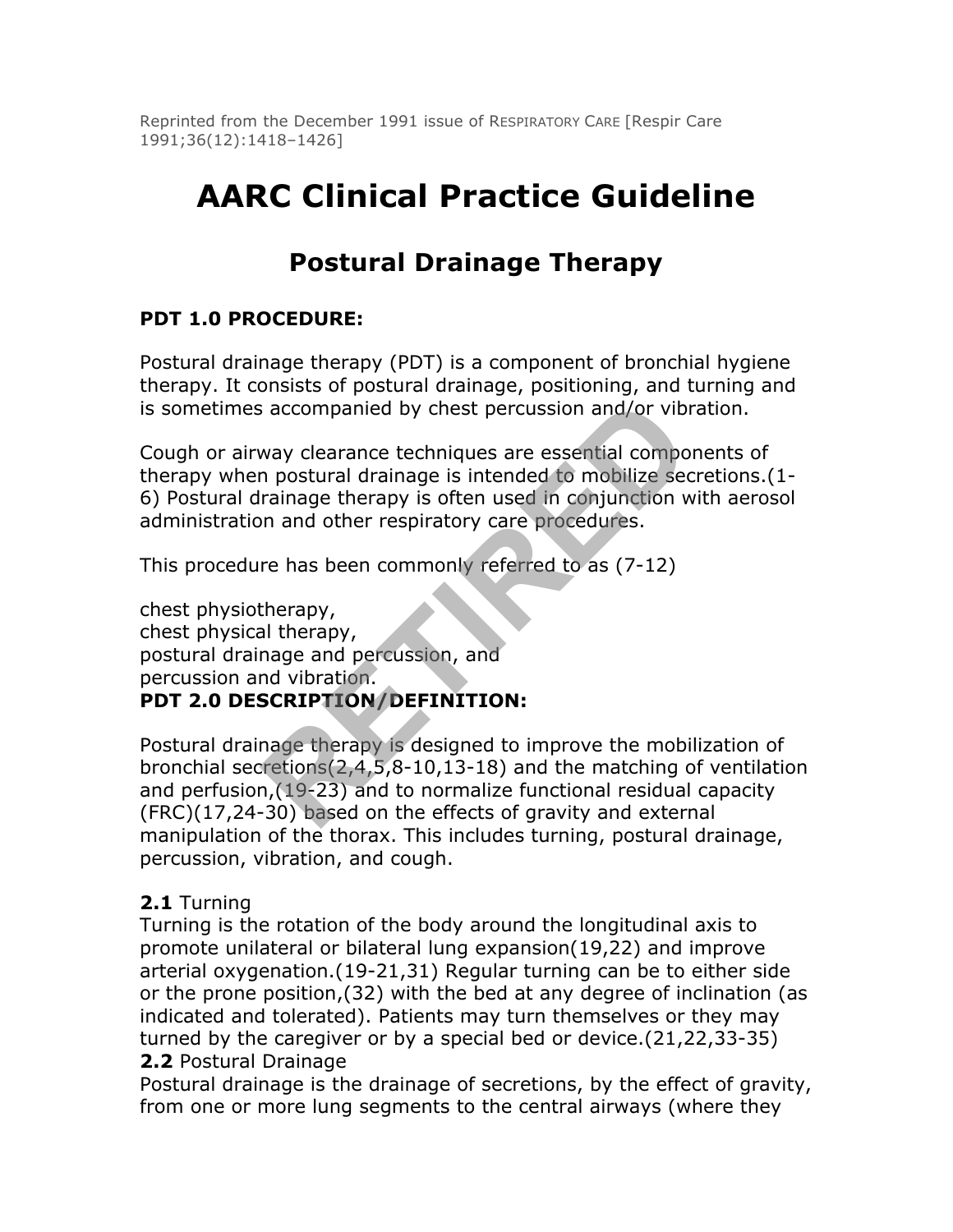can be removed by cough or mechanical aspiration).(2,4,5,11,13,15- 18,26,29,36,37) Each position consists of placing the target lung segment(s) superior to the carina. Positions should generally be held for 3 to 15 minutes (longer in special

situations).(4,6,13,16,18,20,29,38-40) Standard positions are modified as the patient's condition and tolerance warrant.

**2.3** External Manipulation of the Thorax

# **2.3.1** Percussion

Percussion is also referred to as cupping, clapping, and tapotement. The purpose of percussion is to intermittently apply kinetic energy to the chest wall and lung. This is accomplished by rhythmically striking the thorax with cupped hand or mechanical device directly over the lung segment(s) being drained. No convincing evidence demonstrates the superiority of one method over the other.(4,18,41-44) **2.3.2** Vibration

Vibration involves the application of a fine tremorous action (manually performed by pressing in the direction that the ribs and soft tissue of the chest move during expiration) over the draining area. No conclusive evidence supports the efficacy of vibration, the superiority of either manual or mechanical methods, or an optimum (ts) being uralised. No convincing evidence de<br>ty of one method over the other.(4,18,41-44)<br>on<br>olves the application of a fine tremorous actio<br>y pressing in the direction that the ribs and so<br>veel during expiration) over t

frequency.(2,4,13,27,28,30,36,38,39,45-47)

# **PDT 3.0 SETTING:**

Although PDT can be used with neonates, infants, childrens, and adults, this Guideline applies primarily to older children and adults. PDT can be performed in a wide variety of settings.

- **3.1** Critical care
- **3.2** In-patient acute care
- **3.3** Extended care and skilled nursing facility care
- **3.4** Home care
- **3.5** Outpatient/ambulatory care
- **3.6** Pulmonary diagnostic (bronchoscopy) laboratory

# **PDT 4.0 INDICATIONS:**

**4.1** Turning

**4.1.1** inability or reluctance of patient to change body position. (eg, mechanical ventilation, neuromuscular disease, drug-induced paralysis)

**4.1.2** poor oxygenation associated with position(20,22,48-50) (eg, unilateral lung disease)

- **4.1.3** potential for or presence of atelectasis(24,26,30)
- **4.1.4** presence of artificial airway
- **4.2** Postural Drainage
- **4.2.1** evidence or suggestion of difficulty with secretion clearance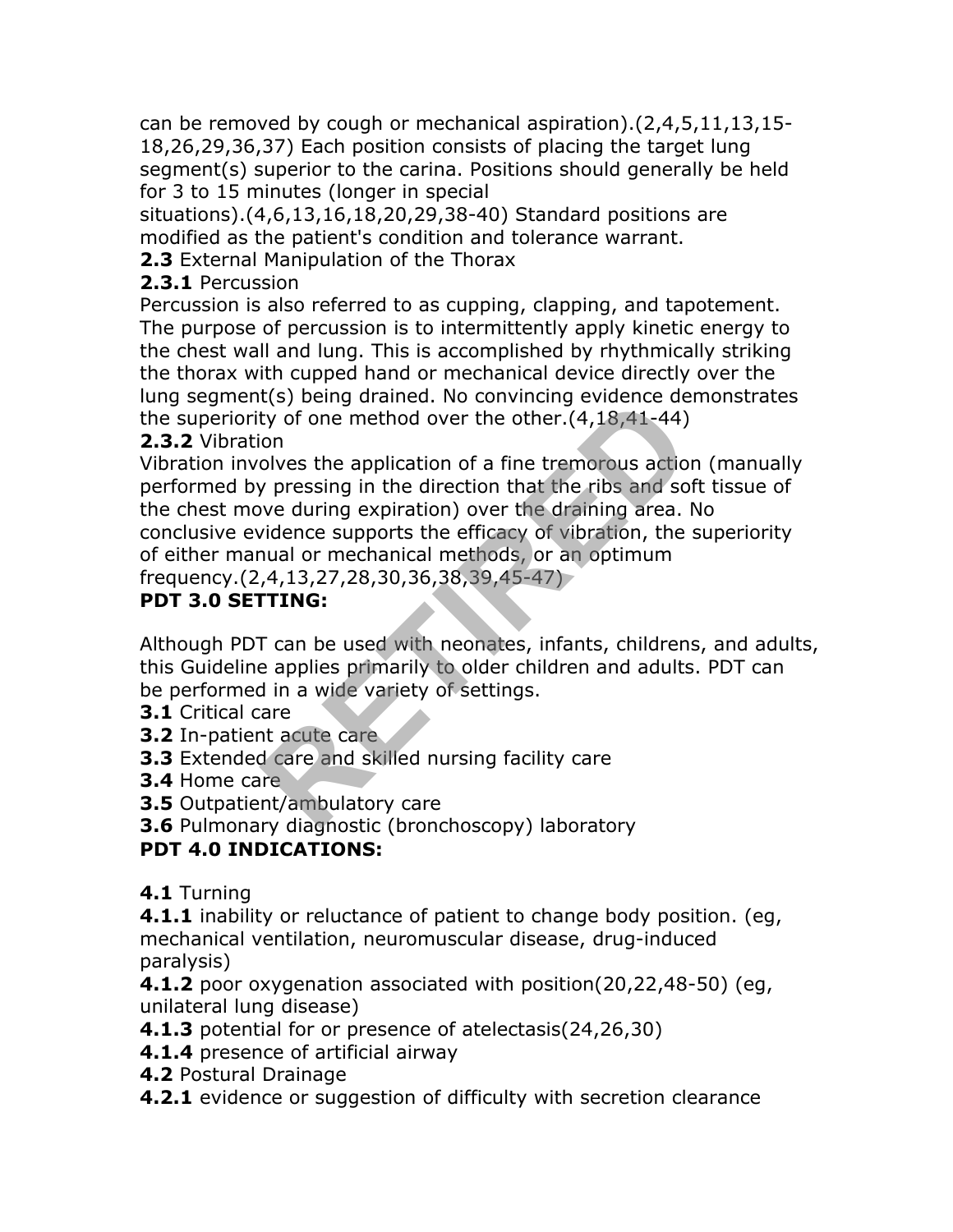**4.2.1.1** difficulty clearing secretions with expectorated sputum production greater than 25-30 mL/day (adult)(3,7,9,11,12,27,38,40, 46,51-53)

**4.2.1.2** evidence or suggestion of re-tained secretions in the presence of an artificial airway

**4.2.2** presence of atelectasis caused by or suspected of being caused by mucus plugging(24,26,29,30,54)

**4.2.3** diagnosis of diseases such as cystic fibrosis,(1,5,6,13-

15,18,36,55) bronchiectasis,(4,5,14) or cavitating lung disease

**4.2.4** presence of foreign body in airway(56-58)

**4.3** External Manipulation of the Thorax

**4.3.1** sputum volume or consistency suggesting a need for additional manipulation (eg, percussion and/or vibration) to assist movement of secretions by gravity, in a patient receiving postural drainage **PDT 5.0 CONTRAINDICATIONS:**

The decision to use postural drainage therapy requires assessment of potential benefits versus potential risks. Therapy should be provided for no longer than necessary to obtain the desired therapeutic results. *Listed contraindications are relative unless marked as absolute (A).* r (eg, percussion and or vibration) to assist metric of gravity, in a patient receiving postural draina<br> **RETAINDICATIONS:**<br>
to use postural drainage therapy requires asses<br>
refits versus potential risks. Therapy should be

**5.1** Positioning

**5.1.1** All positions are contraindicated for

- **5.1.1.1** intracranial pressure (ICP) > 20 mm Hg(59,60)
- **5.1.1.2** head and neck injury until stabilized (A)
- **5.1.1.3** active hemorrhage with hemodynamic instability (A)
- **5.1.1.4** recent spinal surgery (eg, laminectomy) or acute spinal injury
- **5.1.1.5** acute spinal injury or active hemoptysis
- **5.1.1.6** empyema
- **5.1.1.7** bronchopleural fistula
- **5.1.1.8** pulmonary edema associated with congestive heart failure
- **5.1.1.9** large pleural effusions
- **5.1.1.10** pulmonary embolism
- **5.1.1.11** aged, confused, or anxious patients who do not tolerate position changes
- **5.1.1.12** rib fracture, with or without flail chest
- **5.1.1.13** surgical wound or healing tissue
- **5.1.2** Trendelenburg position is contraindicated for
- **5.1.2.1** intracranial pressure (ICP) > 20 mm Hg(59,60)
- **5.1.2.2** patients in whom increased intracranial pressure is to be
- avoided (eg, neurosurgery, aneurysms, eye surgery)
- **5.1.2.3** uncontrolled hypertension
- **5.1.2.4** distended abdome
- **5.1.2.5** esophageal surgerY
- **5.1.2.6** recent gross hemoptysis re-lated to recent lung carcinoma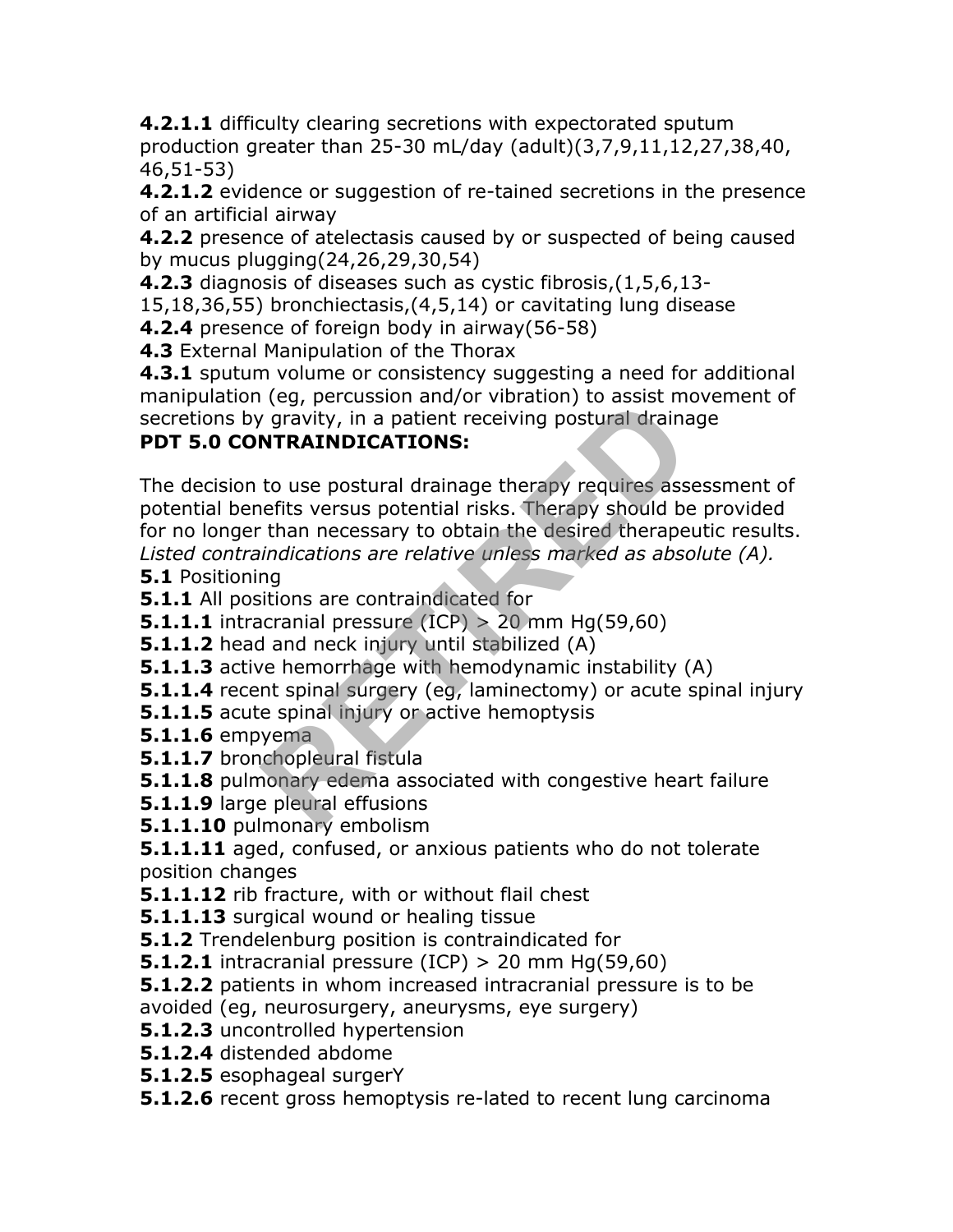treated surgically or with radiation therapy(59)

**5.1.2.7** uncontrolled airway at risk for aspiration (tube feeding or recent meal)

**5.1.3** Reverse Trendelenburg is contraindicated in the presence of hypotension or vasoactive medication

**5.2** External Manipulation of the Thorax

In addition to contraindications previously listed

**5.2.1**subcutaneous emphysema

**5.2.2** recent epidural spinal infusion or spinal anesthesia

**5.2.3** recent skin grafts, or flaps, on the thorax

**5.2.4** burns, open wounds, and skin infections of the thorax

**5.2.5** recently placed transvenous pacemaker or subcutaneous

pacemaker (particularly if mechanical devices are to be used)

**5.2.6** suspected pulmonary tuberculosis

**5.2.7** lung contusion

**5.2.8** bronchospasm

**5.2.9** osteomyelitis of the ribs

**5.2.10** osteoporosis

**5.2.11** coagulopathy

**5.2.12** complaint of chest-wall pain

#### **PDT 6.0 HAZARDS/COMPLICATIONS:**

#### **6.1 Hypoxemia**

Action To Be Taken/Possible Intervention: Administer higher oxygen concentrations during procedure if potential for or observed hypoxemia exists. If patient becomes hypoxemic during treatment, administer 100% oxygen, stop therapy immediately, return patient to original resting position, and consult physician. Ensure adequate ventilation. Hypoxemia during postural drainage may be avoided in unilateral lung disease by placing the involved lung up-permost with patient on his or her side.(20,22,48-50) particularly in mechanical devices are to be used<br>ted pulmonary tuberculosis<br>ontusion<br>ospasm<br>myelitis of the ribs<br>pporosis<br>ulopathy<br>laint of chest-wall pain<br>**ZARDS/COMPLICATIONS:**<br>mia<br>Taken/Possible Intervention: Administe

#### **6.2 Increased Intracranial Pressure**

Action To Be Taken/Possible Intervention: Stop therapy, return patient to original resting position, and consult physician.

#### **6.3 Acute Hypotension during Procedure**

Action To Be Taken/Possible Intervention: Stop therapy, return patient to original resting position, and consult physician.

#### **6.4 Pulmonary Hemorrhage**

Action To Be Taken/Possible Intervention: Stop therapy, return patient to original resting position, call physician immediately. Administer oxygen and maintain an airway until physician responds.

#### **6.5 Pain or Injury to Muscles, Ribs, or Spine**

Action To Be Taken/Possible Intervention: Stop therapy that appears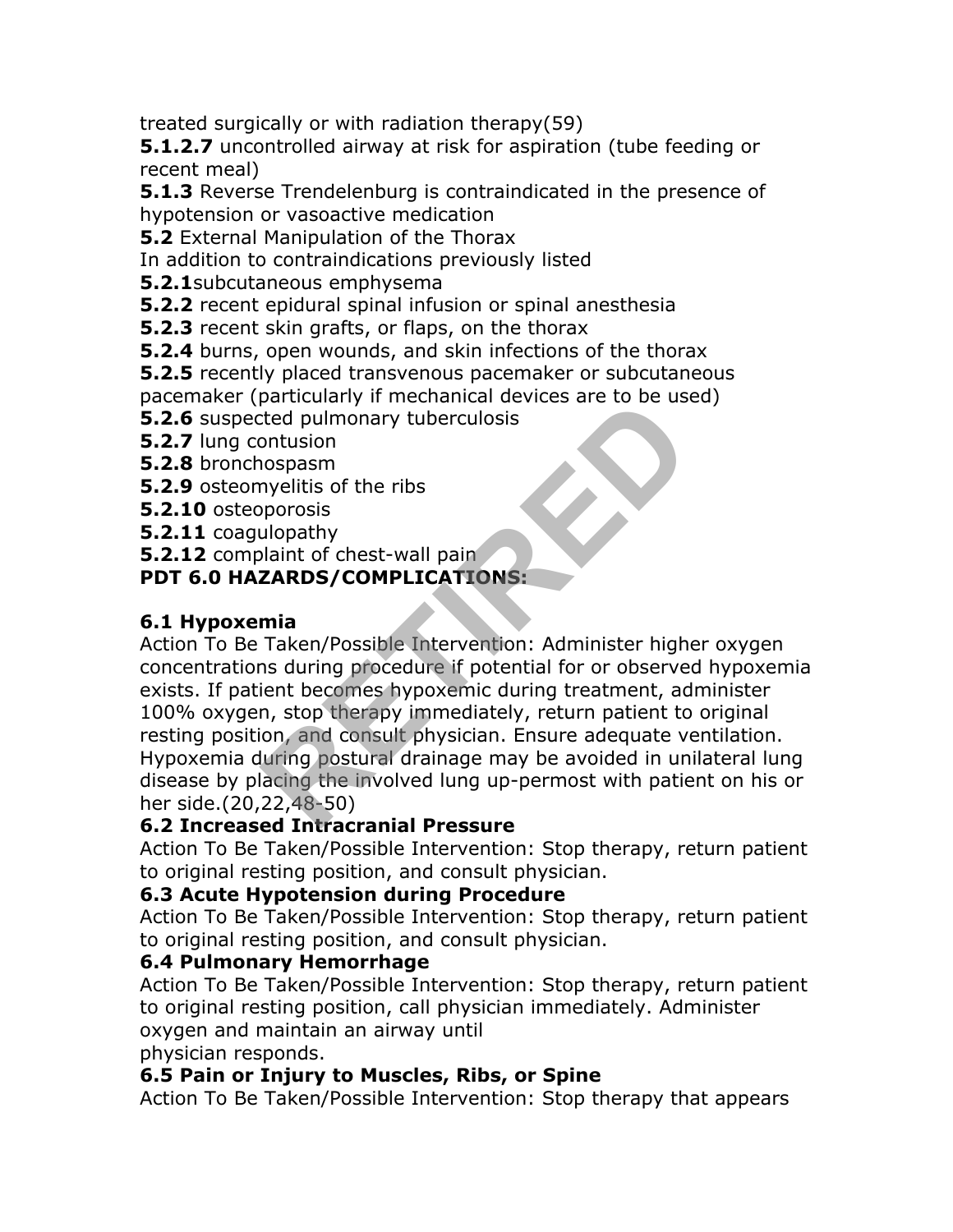directly associated with pain or problem, exercise care in moving patient, and consult physician.

#### **6.6 Vomiting and Aspiration**

Action To Be Taken/Possible Intervention: Stop therapy, clear airway and suction as needed, administer oxygen, maintain airway, return patient to previous resting position, and contact physician immediately.

#### **6.7 Bronchospasm**

Action To Be Taken/Possible Intervention: Stop therapy, return patient to previous resting position, administer or increase oxygen delivery while contacting physician. Administer physician-ordered bronchodilators.

#### **6.8 Dysrhythmias**

Action To Be Taken/Possible Intervention: Stop therapy, return patient to previous resting position, administer or increase oxygen delivery while contacting physician.

# **PDT 7.0 LIMITATIONS OF METHOD:**

**7.1** Presumed effectiveness of PDT and its application may be based more on tradition and anecdotal report than on scientific evidence. The procedure has been used excessively and in patients in whom it is not indicated.(11,40,61-63) Taken/Tossible Intervention: Stop therapy, re<br>esting position, administer or increase oxygen<br>ting physician.<br>**AITATIONS OF METHOD:**<br>deffectiveness of PDT and its application may<br>lition and anecdotal report than on scientif

**7.2** Airway clearance may be less than optimal in patients with ineffective cough.

**7.3** Optimal positioning is difficult in critically ill patients.

# **PDT 8.0 ASSESSMENT OF NEED:**

The following should be assessed *together* to establish a need for postural drainage therapy

**8.1** excessive sputum production

**8.2** effectiveness of cough

**8.3** history of pulmonary problems treated successfully with PDT (eg, bronchiectasis, cystic fibrosis, lung abscess)

**8.4** decreased breath sounds or crackles or rhonchi suggesting secretions in the airway

**8.5** change in vital signs

**8.6** Abnormal chest x-ray consistent with atelectasis, mucus plugging, or infiltrates

**8.7** deterioration in arterial blood gas values or oxygen saturation **PDT 9.0 ASSESSMENT OF OUTCOME:**

These represent individual criteria that indicate a positive response to therapy (and support continuation of therapy). Not all criteria are required to justify continuation of therapy (eg, a ventilated patient may not have sputum production  $> 30$  mL/day, but have improvement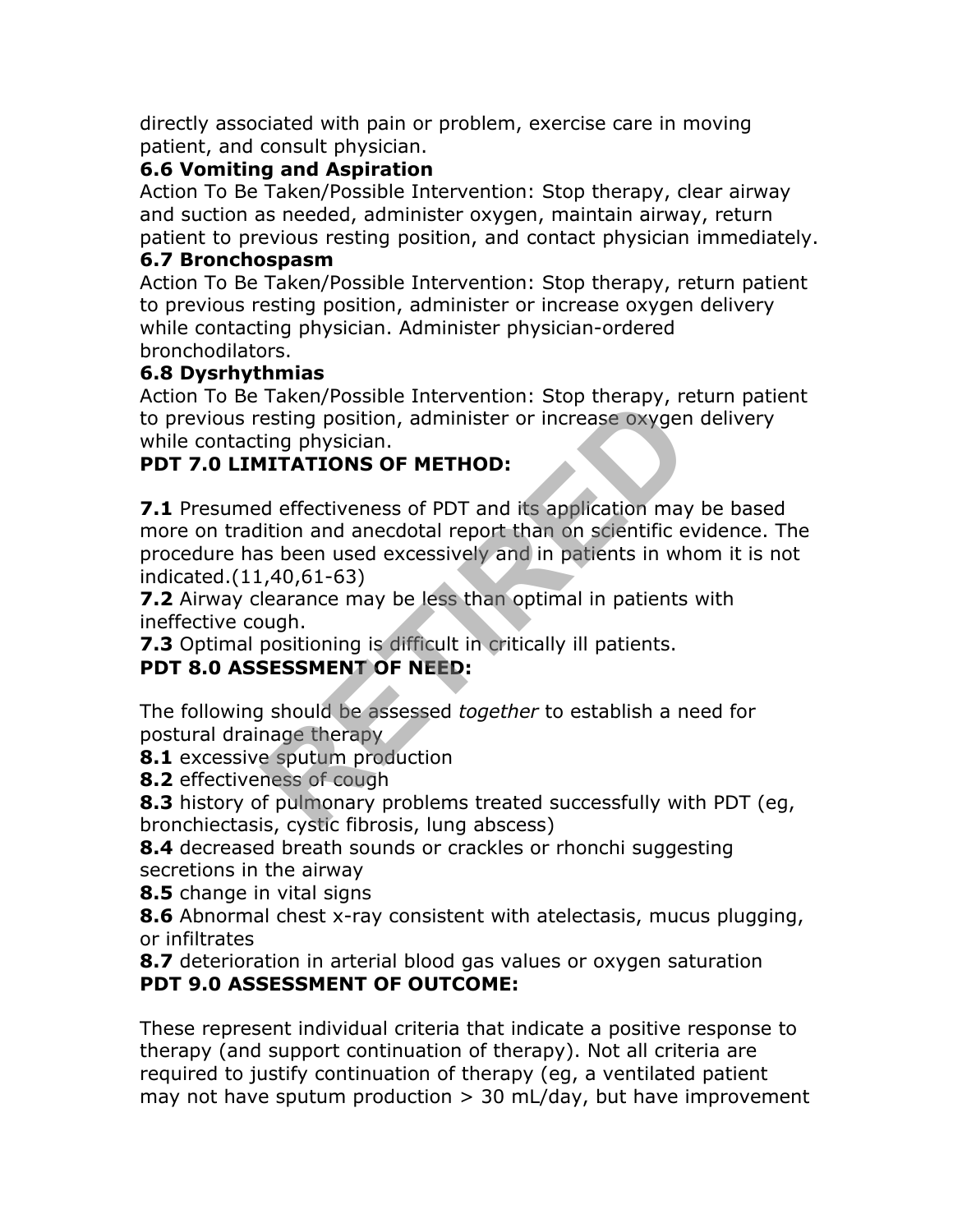in breath sounds, chest x-ray, or increased compliance or decreased resistance).

#### **9.1 Change in sputum production**

If sputum production in an optimally hydrated patient is less than 25 mL/day with PDT the procedure is not

justified.(3,5,7,9,11,12,38,40,46,51-53) Some patients have productive coughs with sputum production from 15 to 30 mL/day (occasionally as high as 70 or 100 mL/day) without postural drainage. If postural drainage does not increase sputum in a patient who produces > 30 mL/day of sputum without postural drainage, the continuation of the therapy is not indicated. Because sputum production is affected by systemic hydration, apparently ineffective PDT probably should be continued for at least 24 hours after optimal hydration has been judged to be present.

# **9.2 Change in breath sounds of lung fields being drained**

With effective therapy, breath sounds may 'worsen' following the therapy as secretions move into the larger airways and increase rhonchi. An increase in adventitious breath sounds can be a marked improvement over absent or diminished breath sounds. Note any effect that coughing may have on breath sounds. One of the favorable effects of coughing is clearing of adventitious breath sounds. Should be continued for at least 24 hours are<br>s been judged to be present.<br>in breath sounds of lung fields being drain<br>e therapy, breath sounds may 'worsen' followi<br>acretions move into the larger airways and inc<br>ncrease in

# **9.3 Patient subjective response to therapy**

The caregiver should ask patient how he or she feels before, during, and after therapy. Feelings of pain, discomfort, shortness of breath, dizziness, and nausea should be considered in decisions to modify or stop therapy. Easier clearance of secretions and increased volume of secretions during and after treatments support continuation.

#### **9.4 Change in vital signs**

Moderate changes in respiratory rate and/or pulse rate are expected. Bradycardia, tachycardia, or an increase in irregularity of pulse, or fall or dramatic increase in blood pressure are indications for stopping therapy.

#### **9.5 Change in chest x-ray**

Resolution or improvement of atelectasis may be slow or dramatic. **9.6 Change in arterial blood gas values or oxygen saturation** Oxygenation should improve as atelectasis resolves.

# **9.7 Change in ventilator variables**

Resolution of atelectasis and plugging reduces resistance and increases compliance.

# **PDT 10.0 RESOURCES:**

#### **10.1 Equipment**

**10.1.1** bed or table that can be adjusted for a range of positions from Trendelen-burg to Reverse Trendelenburg position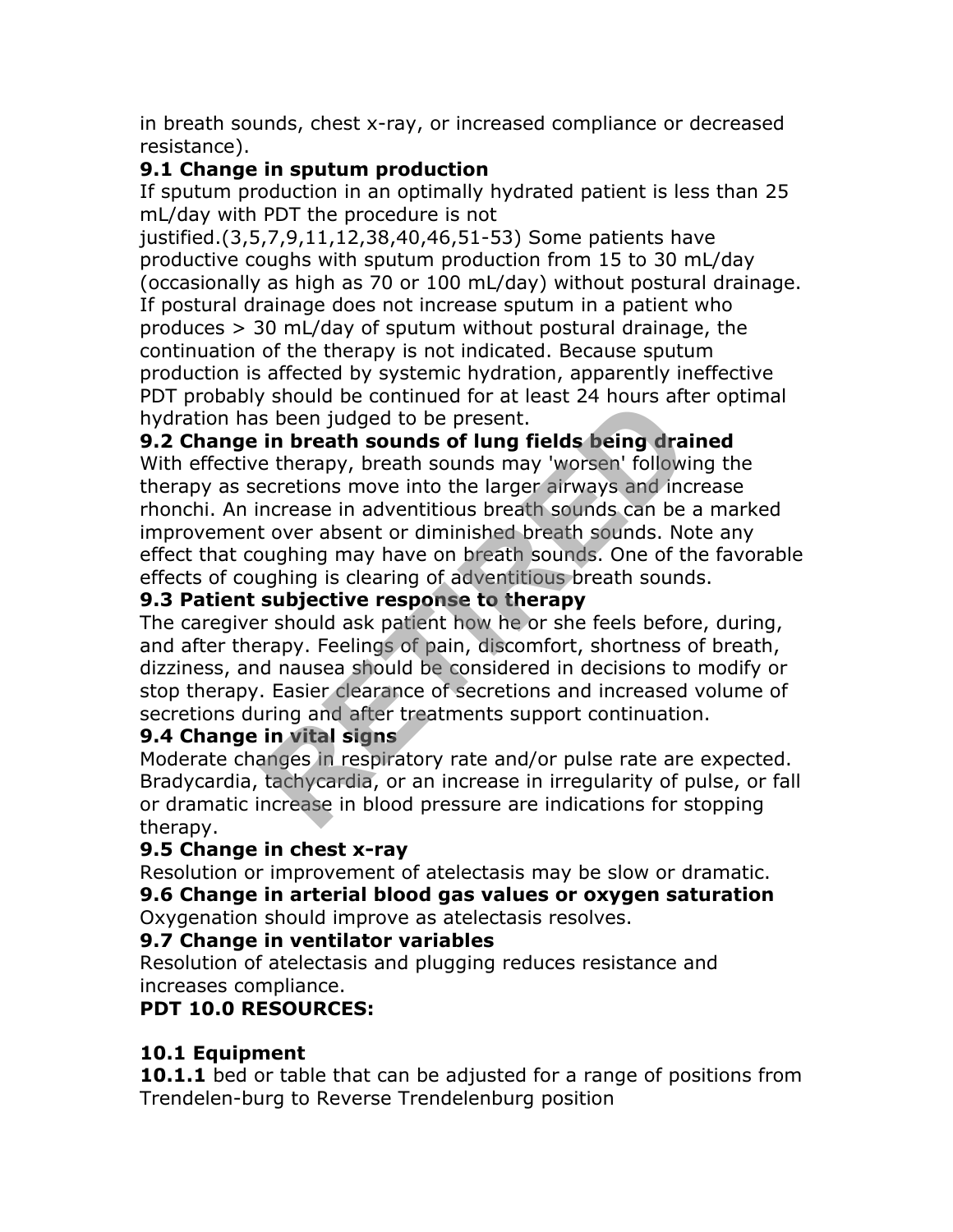**10.1.2** pillows for supporting patient

**10.1.3** light towel for covering area of chest during percussion

**10.1.4** tissues and/or basin for collecting expectorated sputum

**10.1.5** suction equipment for patients unable to clear secretion

**10.1.6** gloves, goggles, gown, and mask as indicated for caregiver protection

**10.1.7** optional: hand-held and mechanical percussor or vibrator

10.1.8 oxygen delivery device

**10.1.9** recent chest x-ray, if available

**10.1.10** stethoscope for auscultation

#### **10.2 Personnel**

A spectrum of education and skill levels is required for personnel who administer postural drainage therapy. Different clinical situations warrant the degree of training necessary to provide optimal respiratory care.

**10.2.1**. The **Level I** care provider who provides routine maintenance therapy to the stable patient should possess the following skills and knowledge **Example the physical conducts and degree of training necessary to provide optima**<br> **Level I** care provider who provides routine m<br>
le stable patient should possess the following<br>
oper technique for administration of PDT<br>

**10.2.1.1** proper technique for administration of PDT

**10.2.1.2** proper use of equipment

10.2.1.3 breathing patterns and cough techniques

**10.2.1.4** technique modification in re-sponse to adverse reactions

**10.2.1.5** position or frequency modification in response to severity of symptoms

**10.2.1.6** ability to assess patient condition and patient response to therapy including physical exam (auscultation and vital signs) and tests of expiratory flow or ventilator mechanics

**10.2.1.7** ability to recognize and respond to adverse reactions to and complications of procedure

**10.2.1.8** understanding of and compliance with Universal Precautions

**10.2.2** For initial assessments and care of the unstable patient, the **Level II** care provider should possess

**10.2.2.1** knowledge of proper use and limitations of equipment

**10.2.2.2** ability to assess patient condition and patient response to therapy

**10.2.2.3** ability to perform physical exam auscultation and vital signs **10.2.2.4** knowledge of effects of gravity and body position on ventilation, perfusion, and sputum mobilization

**10.2.2.5** knowledge of procedures, indications, contraindications, and hazards for turning

**10.2.2.6** knowledge of standard drainage positions, techniques for percussion and vibration, segmental and airway anatomy

**10.2.2.7** ability to teach diaphragmatic breathing, relaxation, huff cough, forced expiration technique (FET), suctioning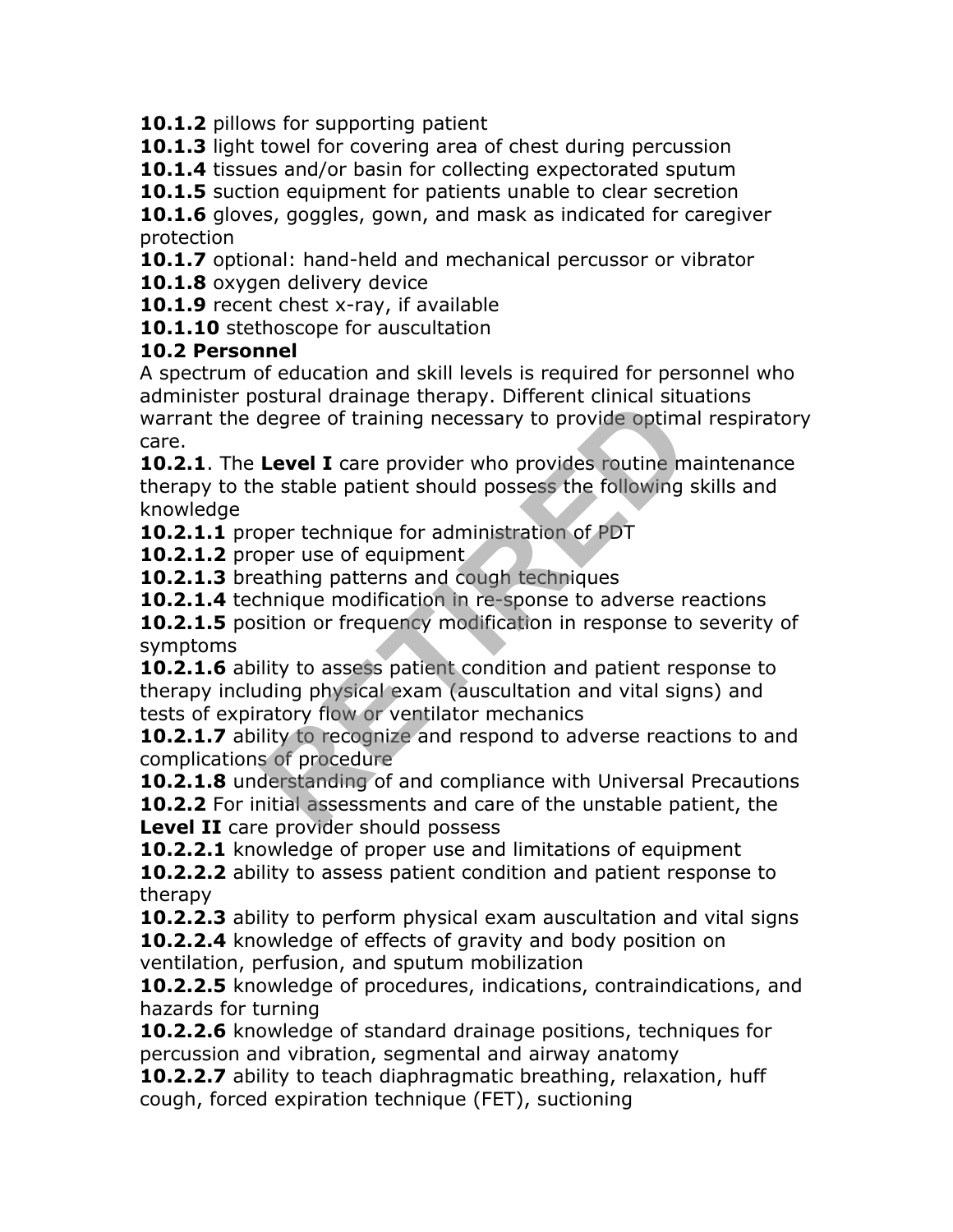**10.2.2.8** ability to monitor effects and patient response to changes in position and other postural drainage therapy techniques

**10.2.2.9** understanding of and ability to comply with Universal Precautions and infection control issues related to cleaning and maintaining equipment

**10.2.2.10** ability to instruct patient/family/caregiver in goals of therapy and proper technique for administration of PDT and associated therapies

**10.2.2.11** knowledge of proper use of equipment, including suction if re-quired

**10.2.2.12** ability to prepare, measure, and mix medications if required

10.2.2.13 ability to clean equipment

**10.2.2.14** knowledge of breathing patterns and cough techniques

**10.2.2.15** abilty to modify techniques in response to adverse reactions

**10.2.2.16** ability to modify dosage or frequency in response to severity of symptoms

**10.2.3** The subject providing self administration of postural drainage should possess knowledge and skills related to

**10.2.3.1** proper technique for administration

**10.2.3.2** proper use of equipment

**10.2.3.3** breathing patterns and cough techniques

**10.2.3.4** technique modification in re-sponse to adverse reactions

**10.2.3.5** position or frequency modification in response to severity of symptoms

# **PDT 11.0 MONITORING:**

The following should be chosen as appropriate for monitoring a patient's response to postural drainage therapy, before, during, and after therapy. mowledge of breathing patterns and cough technique of breathing patterns and cough techniques in response to adve<br>bility to modify techniques in response to adve<br>bility to modify dosage or frequency in respon<br>mptoms<br>subjec

**11.1** Subjective response--pain, discomfort, dyspnea, response to therapy

**11.2** Pulse rate, dysrhythmia, and EKG if available

**11.3** Breathing pattern and rate, symmetrical chest expansion, synchronous thoracoabdom-inal movement, flail chest

**11.4** Sputum production (quantity, color, consistency, odor) and cough effectiveness

**11.5** Mental function

**11.6** Skin color

**11.7** Breath sounds

**11.8** blood pressure

**11.9** oxygen saturation by pulse oximetry (if hypoxemia is suspected)

**11.10** intracranial pressure (ICP)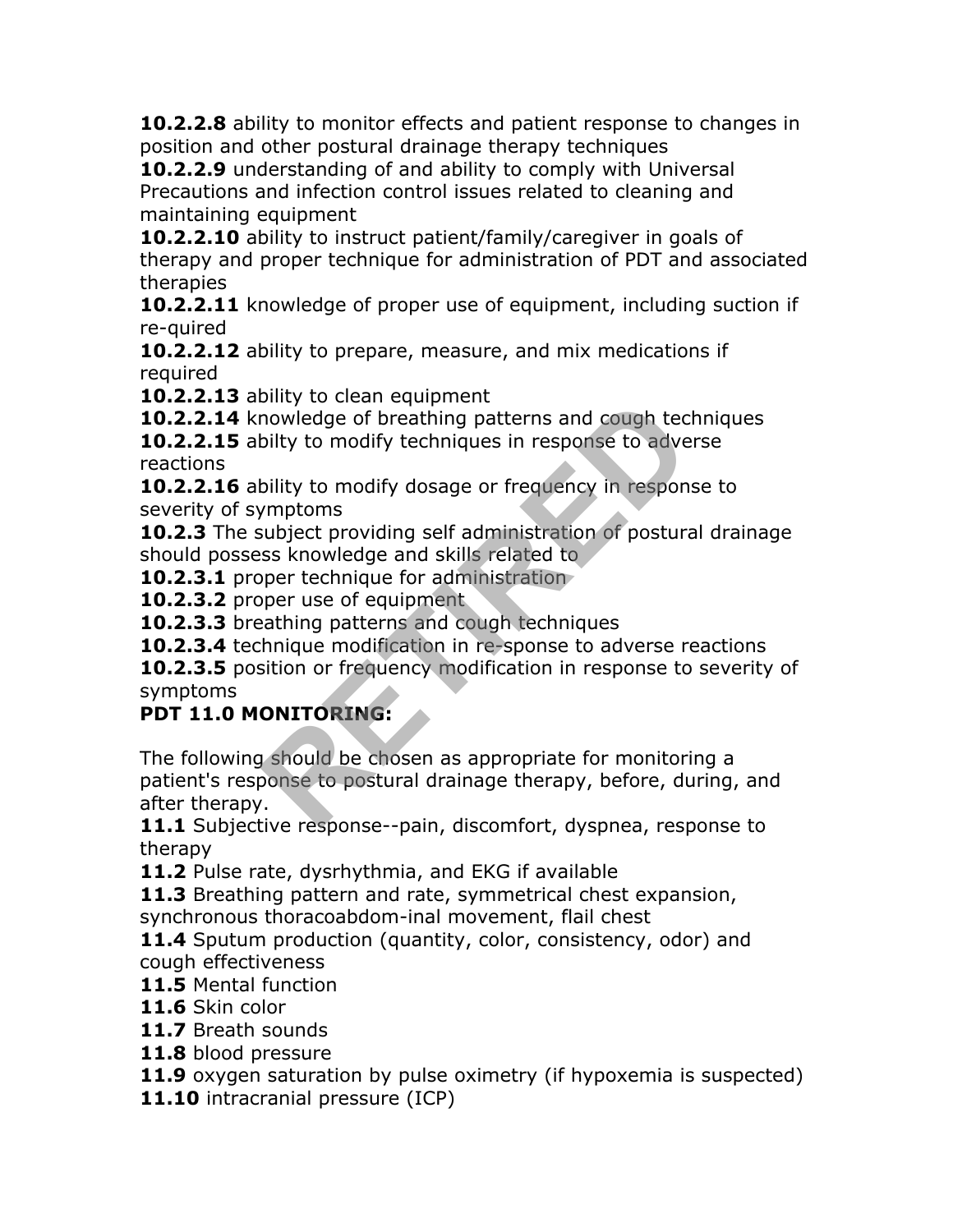# **PDT 12.0 FREQUENCY:**

The frequencies suggested are recommendations from group experience and apply to patients in whom the therapy is *indicated.* Careful assessment and prudent clinical judgment must be exercised by the caregiver.

#### **12.1** Turning

Ventilated and critically ill patients: as necessary with goal of once each hour or every other hour as tolerated, around the clock. Less acute patients should be turned every 2 hours as tolerated.

**12.2** Postural Drainage Therapy

**12.2.1** In critical care patients, including those on mechanical ventilation, PDT should be performed from every 4 to every 6 hours as indicated. PDT order should be re-evaluated at least every 48 hours based on assessments from individual treatments. From the preference and provided by the prince of the principal of the prince of the ever<br>PDT should be per-evaluated at least every<br>AT order should be re-evaluated at least every<br>essessments from individual treatments.<br>Fo

**12.2.2** In spontaneously breathing pa-tients, frequency should be determined by assessing patient response to therapy.

**12.2.3** Acute care patient orders should be re-evaluated based on patient response to therapy at least every 72 hours or with change of patient status.

**12.2.4** Domiciliary patients should be re-evaluated every 3 months and with change of status.

# **PDT 13.0 INFECTION CONTROL:**

13.1 Implement Universal Precautions.(64)

13.2 Observe all infection control quidelines posted for patient.

**13.3** Disinfect all equipment used between patients.

#### *Bronchial Hygiene Guidelines Committee:*

*Lana Hilling RCP CRTT,* Chairman,Concord CA *Eric Bakow RRT,* Pittsburg PA *Jim Fink RCP RRT,* San Francisco CA *Chris Kelly BS RRT,* Oakland CA *Dennis Sobush MA PT,* Milwaukee WI *Peter A Southorn MD,* Rochester MN

#### **REFERENCES**

- 1. Pryor JA, Webber BA. An evaluation of the forced expiration technique as an adjunct to postural drainage. Physiotherapy 1979;65(10):305-307.
- 2. Bateman JRM, Newman SP, Daunt KM, Pavis D, Clarke SW. Regional lung clearance of excessive bronchial secretions during chest physiotherapy in patients with stable chronic airways obstruction. Lancet 1979;1:294-297.
- 3. Oldenburg FA, Dolovich MB, Montgomery JM, Newhouse MT. Effects of postural drainage, exercise, and cough on muscle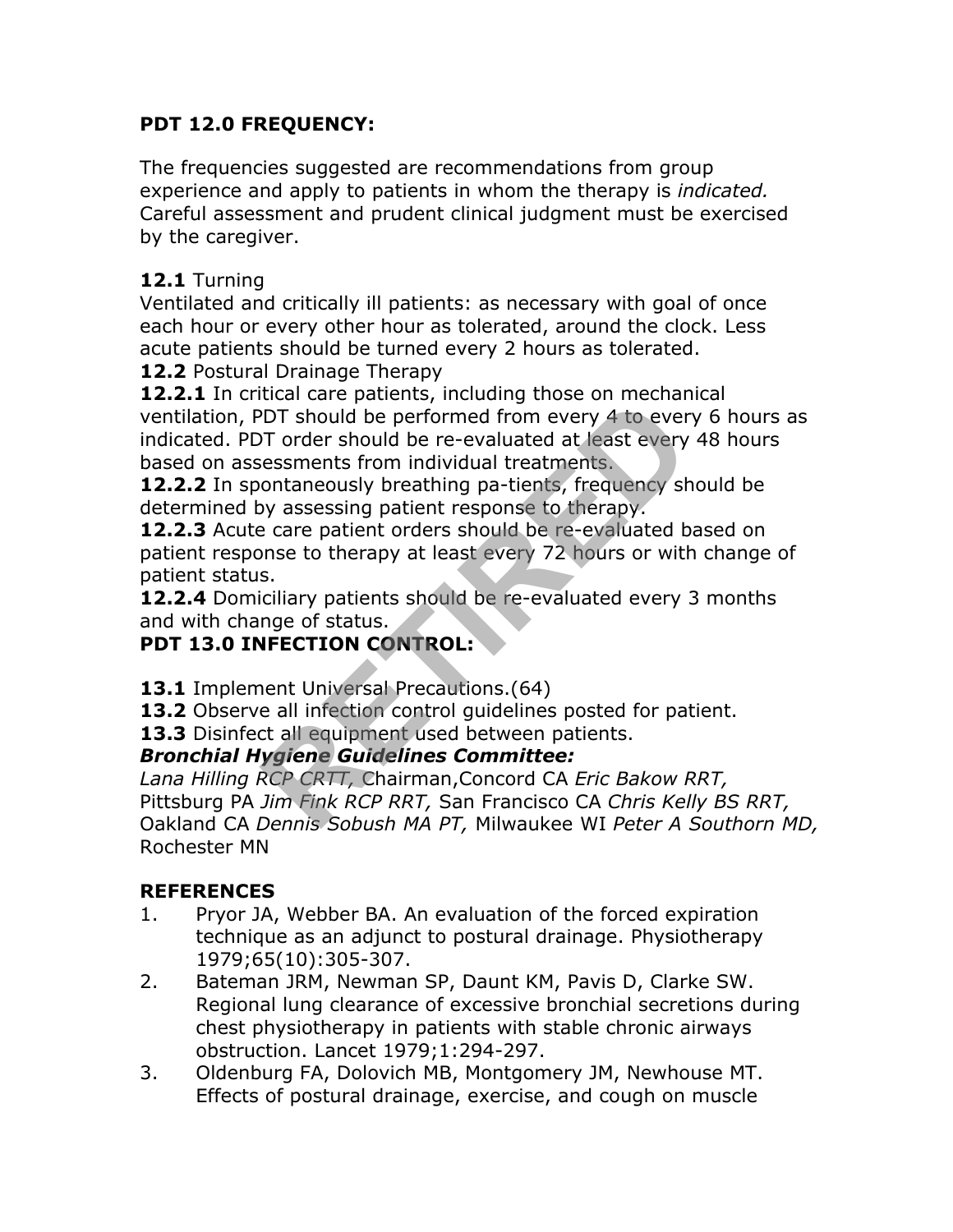clearance in chronic bronchitis. Am Rev Respir Dis 1979;120:739-745.

- 4. Bateman JRM, Newman SP, Daunt KM, Sheahan NF, Pavia D, Clarke SW. Is cough as effective as chest physiotherapy in the removal of excessive tracheo-bronchial secretions? Thorax 1981;36:683-687.
- 5. Sutton PP, Parker RA, Webber BA, Newman SP, Garland N, Lopez-Vidriero MT, et al. Assessment of the forced expiration technique postural drainage and directed coughing in chest physiotherapy. Eur J Respir Dis 1983;64:62-68.
- 6. DeBoeck C, Zinman R. Cough versus chest physiotherapy: a comparison of the acute effects on pulmonary function in patients with cystic fibrosis. Am Rev Respir Dis 1984;129:182- 184.
- 7. Rochester DF, Goldberg SK. Techniques of respiratory physical therapy. Am Rev Respir Dis 1980;122(2, Part 2):133-146.
- 8. Shapiro BA. Chest physical therapy administered by respiratory therapists. Respir Care 1981;26(7):655-656.
- 9. Hodgkin JE. The scientific status of chest physiotherapy. Respir Care 1981;26(7):657-659.
- 10. Wanner A. Does chest physical therapy move airway secretions? Am Rev Respir Dis 1984;130:701-702.
- 11. Kirilloff LH, Owens GR, Rogers RM, Mazzocco MC. Does chest physical therapy work? Chest 1985;88(3):436-444.
- 12. Faling LJ. Pulmonary rehabilitation physical modalities. Clin Chest Med 1986;7(4):599-618.
- 13. Lorin MP, Denning CR. Evaluation of postural drainage by measurement of sputum volume and consistency. Am J Phys Med 1974;50(5):215-219. Is with cystic infosis. Am Nev Nespir Dis 1964<br>
Retr DF, Goldberg SK. Techniques of respiratory.<br>
The Respir Dis 1980;122(2, Part 2):133<br>
BA. Chest physical therapy administered by<br>
Issts. Respir Care 1981;26(7):655-656.<br>
- 14. Cochrane GM, Webber BA, Clarke SW. Effects of sputum on pulmonary function. Br J Med 1977;2:1181-1183.
- 15. Wong JW, Keens TG, Wannamaker EM, Crozier D, Levinson H, Aspin N. Effects of gravity on tracheal mucus transport rates in normal subjects and in patients with cystic fibrosis. Pediatrics 1977;60:146-152.
- 16. May DB, Munt PW. Physiologic effects of chest percussion and postural drainage in patients with stable chronic bronchitis. Chest 1979;75(1):29-32.
- 17. Mackenzie CF, Shin B, Hadi F, Imle PC. Changes in total lung/thorax compliance following chest physiotherapy. Anesth Analg 1980;59(3):207-210.
- 18. Murphy MB, Concannon D, Fitzgerald MX. Chest percussion: help or hindrance to postural drainage? Irish Med J 1983;76(4):189- 190.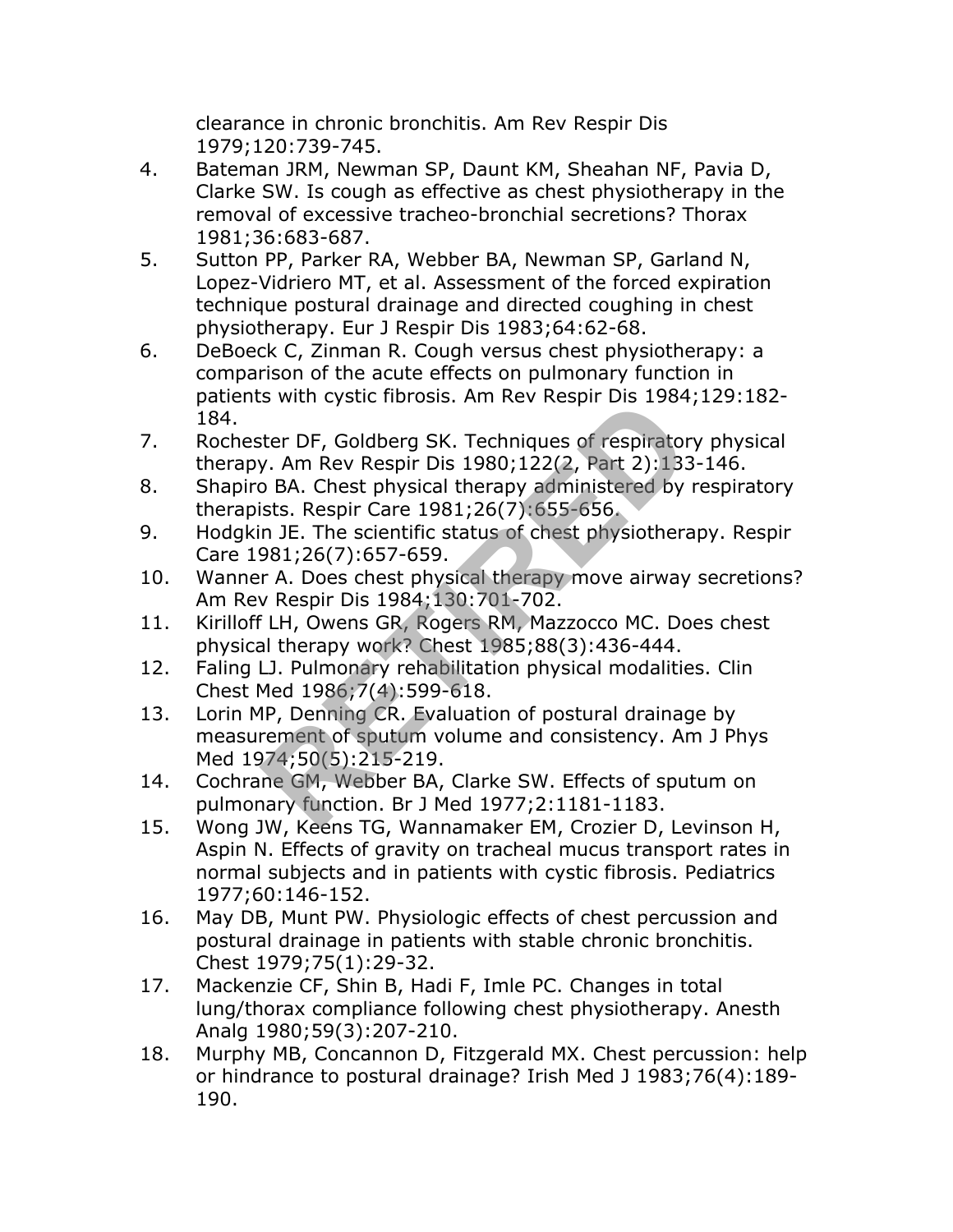- 19. Miller RD, Fowler WS, Helmholz F. Changes of relative volume and ventilation of the two lungs with change to the lateral decubitus position. J Lab & Clin Med 1956;47(2):297-304.
- 20. Zack MB, Pontoppidan H, Kazemi H. The effect of lateral positions on gas exchange in pulmonary disease. A prospective evaluation. Am Rev Respir Dis 1974; 110:49-55.
- 21. Piehl MA, Brown RS. Use of extreme position changes in acute respiratory failure. Crit Care Med 1976;4:13-14.
- 22. Schimmel L, Civetta JM, Kirby RR. A new mechanical method to influence pulmonary perfusion in critically ill patients. Crit Care Med 1977;5:277-279.
- 23. Coonan TJ, Hope CE. Cardio-respiratory effects of change of body position. Can Anaesth Soc J 1983; 30:424-437.
- 24. Thoren L. Post-operative pulmonary complications: observations on the prevention by means of physiotherapy. Acta Chir Scand 1954;107:193-205.
- 25. Burrington J, Cotton EK. Removal of foreign bodies from the tracheobronchial tree. J Pediatr Surg 1972; 7:119-122.
- 26. Lord GP, Hiebert CA, Francis DT. A clinical, radiologic and physiologic evaluation of chest physiotherapy. J Maine Med Assoc 1972;63:142-145.
- 27. Newton DAG, Stephenson A. The effect of physiotherapy on pulmonary function: a laboratory study. Lancet 1978;2:228-230.
- 28. MacKenzie CF, Shin B, McAslan TC. Chest physiotherapy: the effect on arterial oxygenation. Anesth Analg 1978;57:28-30.
- 29. Marini JJ, Pierson DJ, Hudson LD. Acute lobar atelectasis: a prospective comparison of fiberoptic broncho-scopy and respiratory therapy. Am Rev Respir Dis 1979;119:971-977. U. Post-operative pulmonary complications: c<br>prevention by means of physiotherapy. Acta (07:193-205.<br>toon J, Cotton EK. Removal of foreign bodies fightnochial tree. J Pediatr Surg 1972; 7:119-12<br>P, Hiebert CA, Francis DT.
- 30. Stiller K, Geake T, Taylor J, Grant R, Hall B. Acute lobar atelectasis: a comparison of two chest physiotherapy regimens. Chest 1990;98:1336-1340.
- 31. Chulay M, Brown J, Summer W. Effect of post-operative immobilization after coronary artery bypass surgery. Crit Care Med 1982;10:176-179.
- 32. Douglas WW, Rehder K, Beynen FM, Sessler AD, Marsh HM. Improved oxygenation in patients with acute respiratory failure: the prone position. Am Rev Respir Dis 1977;115:559-566.
- 33. Gentilello L, Thompson DA, Ronnesen AS, Hernandez D, Kapadia AS, Allen SJ, et al. Effect of a rotating bed on the incidence of pulmonary complications in critically ill patients. Crit Care Med 1988;16:783-786.
- 34. Summer WR, Curry P, Haponik EF, Nelson S, Elston R. Continuous mechanical turning of intensive care unit patients shortens length of stay in some diagnostic-related groups. J Crit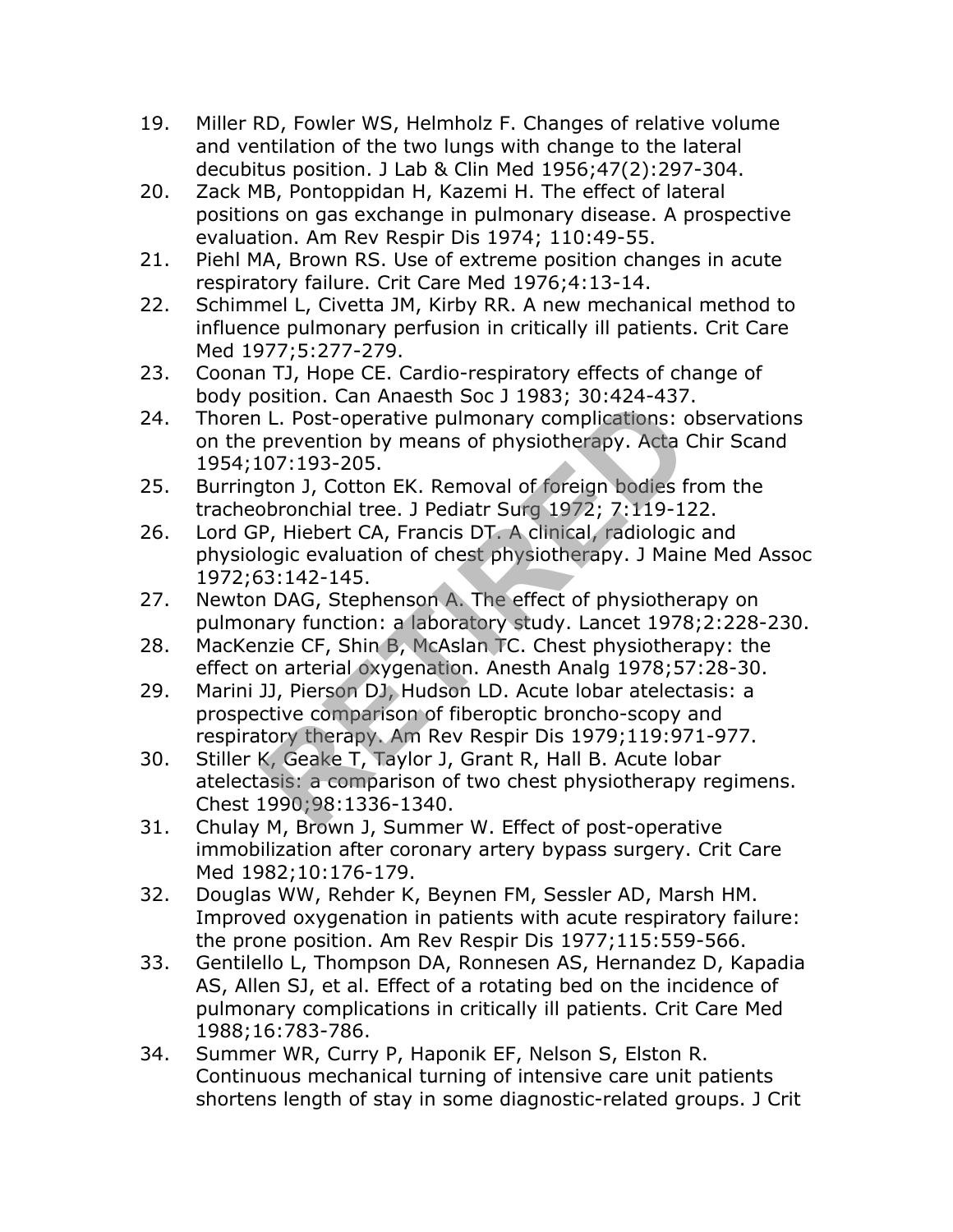Care 1989;4:45-53.

- 35. Fink MP, Helsmoortel CM, Stein KL, Lee PC, Cohn SM. The efficacy of an oscillating bed in the prevention of lower respiratory tract infection in critically ill victims of blunt trauma: a prospective study. Chest 1990; 97:132-137.
- 36. Pryor JA, Webber BA, Hodson ME, Batten JC. Evaluation of the forced expiration technique as an adjunct to postural drainage in treatment of cystic fibrosis. Br Med J 1979;2:417-418.
- 37. Maloney FP, Fernandez E, Hudgel DW. Postural drainage: variability of patients' responses. Arch Phys Med Rehabil 1982;63:423-426.
- 38. Campbell AH, O'Connell JM, Wilson F. The effect of chest. physiotherapy upon the FEV1 in chronic bronchitis Med J Aust 1975;1:33-35.
- 39. Feldman J, Traver GA, Taussig LM. Maximal expiratory flows after postural drainage. Am Rev Respir Dis 1979;119:239-245.
- 40. Wollmer P, Ursing K, Midgren B, Eriksson L. Inefficiency of chest percussion in the physical therapy of chronic bronchitis. Eur J Respir Dis 1985;66:233-239.
- 41. Pavia D, Thomson ML, Phillipakos D. A preliminary study of the effect of a vibrating pad on bronchial clearance. Am Rev Respir Dis 1976;113:92-96.
- 42. Maxwell M, Redmond A. Comparative trial of manual and mechanical percussion technique with gravity-assisted bronchial drainage in patients with cystic fibrosis. Arch Dis Child 1979;54:542-544. Example 12 and New York Contents and Sales in Care 1982-254.<br>
RET P, Ursing K, Midgren B, Eriksson L. Inefficies<br>
Fig. 1985;66:233-239.<br>
P, Thomson ML, Phillipakos D. A preliminary st<br>
of a vibrating pad on bronchial clear
- 43. Holody B, Goldberg HS. The effect of mechanical vibration physiotherapy on arterial oxygenation in acutely ill patients with atelectasis or pneumonia. Am Rev Respir Dis 1981;124:372-375.
- 44. Radford R, Barutt J, Billingsley JG, Hill W, Lawson WH, Willich W. A rational basis for percussion augmented mucociliary clearance. Respir Care 1982;27(5):556-563.
- 45. Barrell SE, Abbas HM. Monitoring during physiotherapy after open heart surgery. Physiotherapy 1978; 64(90):272-273.
- 46. Connors AF, Hammon WE, Martin RJ, Rogers RM. Chest physical therapy: the immediate effect on oxygenation in acutely ill patients. Chest 1980;78(4):559-564.
- 47. Hammon WE, Martin RJ. Chest physical therapy for acute atelectasis. Phys Ther 1981;61(2):217-220.
- 48. Hasan FM, Beller TA, Sobonya RE, Heller N, Brown GW. Effect of positive and expiratory pressure and body position in unilateral lung injury. J Appl Physiol 1982;52:147-154.
- 49. Sonnenblick M, Melzer E, Rosin AJ. Body position effect on gas exchange in unilateral pleural effusion. Chest 1983;83(5):784-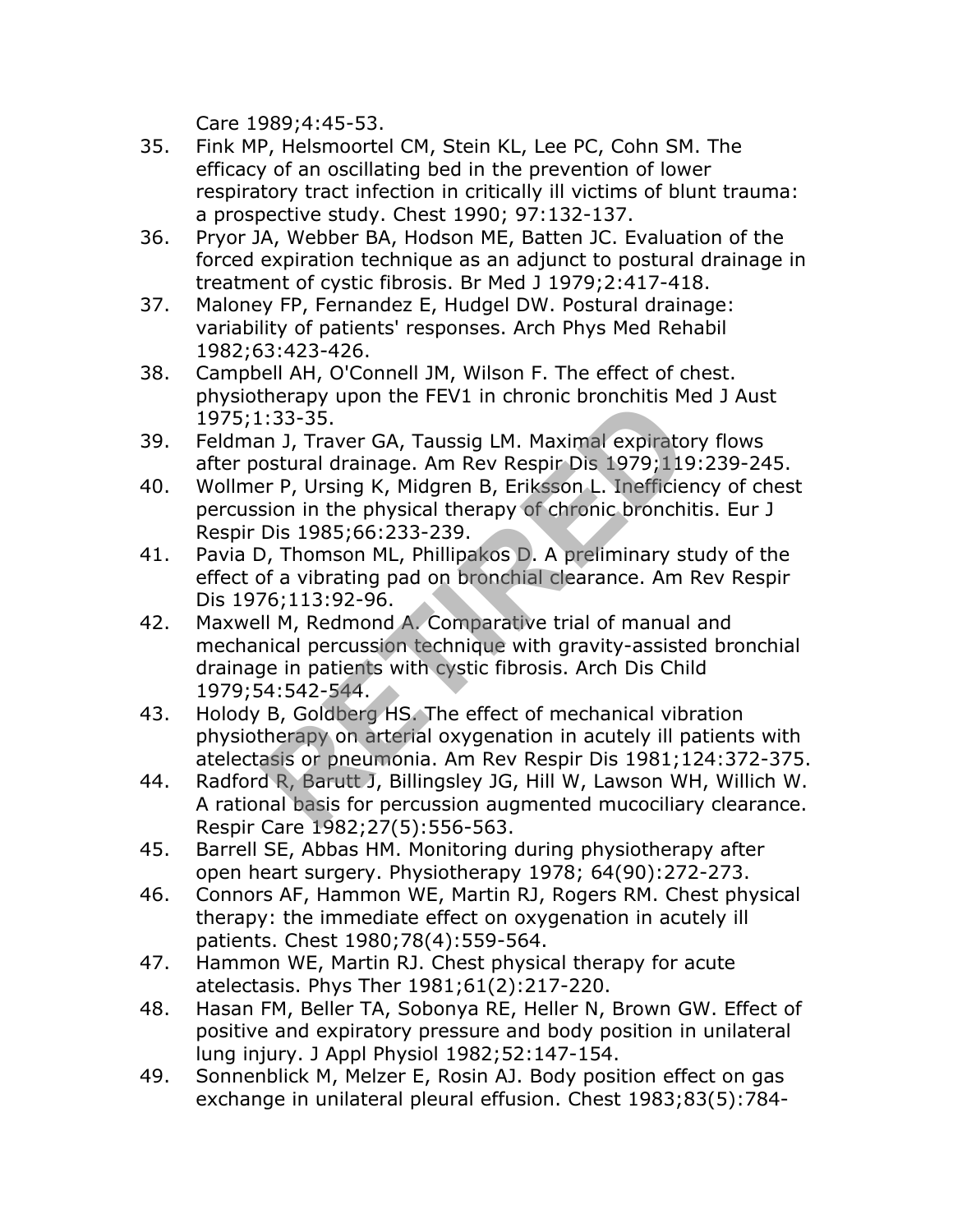786.

- 50. Heaf DP, Helms P, Gordon I, Turner HM. Postural effects on gas exchange in infants. N Engl J Med 1983;308(25):1505-1508.
- 51. Anthonisen P, Riis P, Sigaard-Anderson T. The value of lung physiotherapy in the treatment of acute exacerbations in chronic bronchitis. Act Med Scand 1964; 175:715-719.
- 52. Murray JF. The ketchup-bottle method. N Engl J Med 1979;300(20):1155-1157.
- 53. Sutton PP, Pavia D, Bateman JRM, Clarke SW. Chest physiotherapy: a review. Eur J Respir Dis 1982;63:188-201.
- 54. Peters RM, Turnier E. Physical therapy: indications for and effects in surgical patients. Am Rev Respir Dis 1980;122:147- 154.
- 55. Tecklin J, Holsclaw D. Evaluation of bronchial drainage in patients with cystic fibrosis. Phys Ther 1975; 55:1081-1084.
- 56. Cotton EK, Abrams G, Van Houtte J, Burrington J. Removal of aspirated foreign bodies by percussion and postural drainage. Clin Pediatr 1973;12:270-276.
- 57. Law D, Kosloske AM. Management of tracheobronchial foreign bodies in children: a reevaluation of postural drainage and bronchoscopy. Pediatrics 1976;58:362-367.
- 58. Raghu G, Pierson DJ. Successful removal of an aspirated tooth by chest physiotherapy. Respir Care 1986; 31:1099-1101.
- 59. Tyler ML. Complications of positioning and chest physiotherapy. Respir Care 1982;27:458-466.
- 60. MacKenzie CF, Ciesla N, Imle PC, et al. In: Chest physiotherapy in the intensive care unit. Baltimore: Williams & Wilkins, 1990.
- 61. van der Schans CP, Piers DA, Postma DS. Effects of manual percussion on tracheobronchial clearance in patients with chronic airflow obstruction and excessive tracheobronchial secretions. Thorax 1986;41:448-452. J, Holsclaw D. Evaluation of bronchial drainags<br>
EK, Abrams G, Van Houtte J, Burrington J. Reed foreign bodies by percussion and postural (diatr 1973;12:270-276.<br>
Kosloske AM. Management of tracheobronchi<br>
in children: a r
- 62. Shapiro BA, Cane RD, Peterson J, Weber D. Authoritative medical direction can assure cost-beneficial bronchial hygiene therapy. Chest 1988;93:1038-1042.
- 63. Eid N, Bucheit J, Neuling M, Phelps H. Chest physiotherapy in review. Respir Care 1991;36:270-282.
- 64. Centers for Disease Control. Update: universal precautions for prevention of transmission of human immunodeficiency virus, hepatitis B virus, and other bloodborne pathogens in health care settings. MMWR 1988;37:377-388.

# **ADDITIONAL BIBLIOGRAPHY**

• Denton R. Bronchial secretions on cystic fibrosis: the effects of treatment with mechanical percussion vibration. Am Rev Respir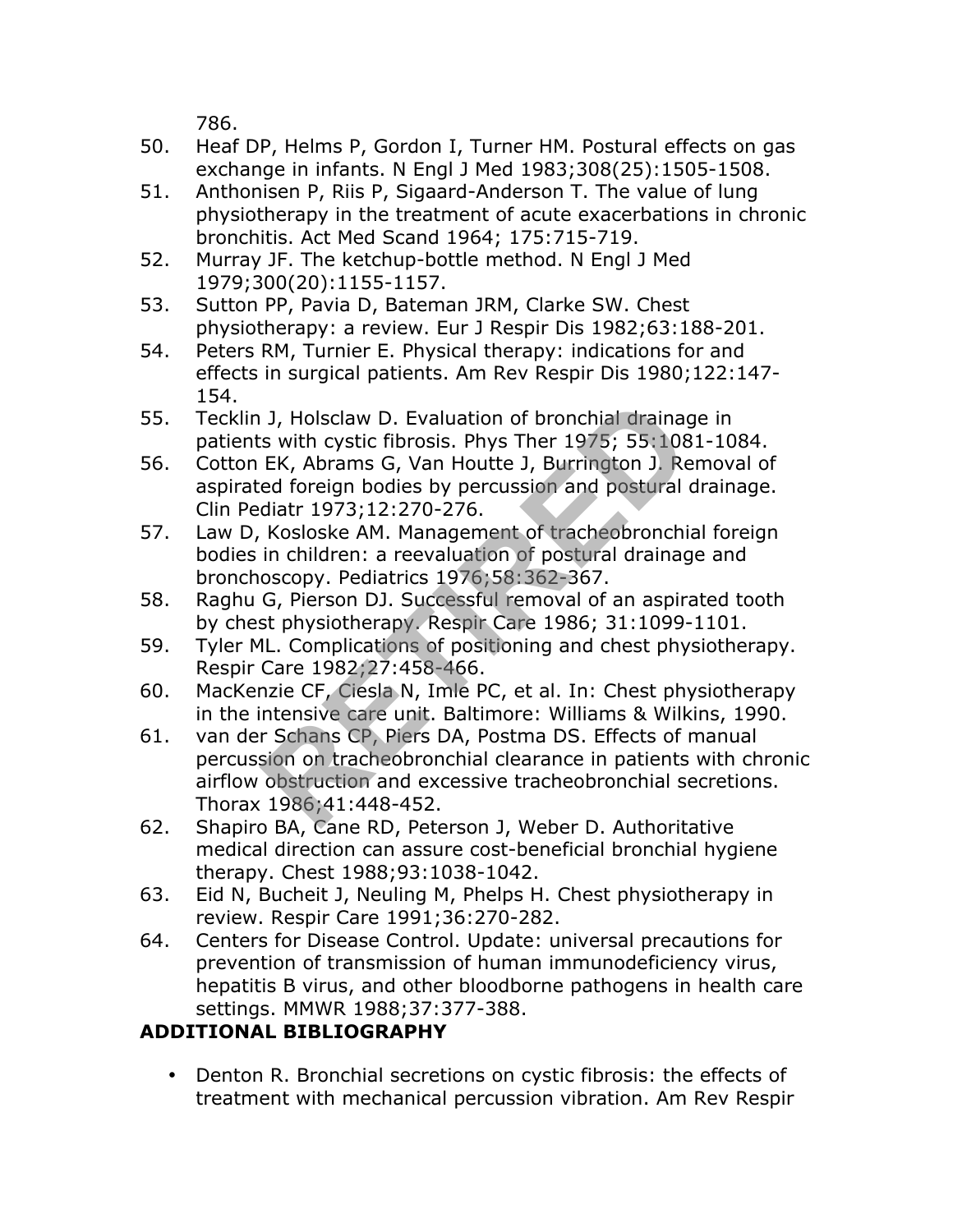Dis 1962;86:141-146.

- Committee on Therapy, American Thoracic Society. Physical adjuncts in the treatment of pulmonary diseases. Am Rev Respir Dis 1968;97:725-736.
- Barach AL, Dulfano MJ. Effect of chest vibration in pulmonary emphysema: a preliminary report. Ann Allergy 1968; 26:10-17.
- March H. Appraisal of postural drainage for chronic obstruction pulmonary disease. Arch Phys Med Rehab 1972;52:528- 530.Lefcoe NM, Paterson NAM. Adjunct therapy in chronic obstructive pulmonary disease. Am J Med 1973;54:343-350.
- Schlenker JD, Hubay CA. The pathogenesis of post-operative atelectasis. Arch Surg 1973;107:846-850.
- Laszlo G, Archer GG, Darrell JH, Dawson JM, Fletcher CM. The diagnosis and prophylaxis of pulmonary complications of surgical operation. Br J Surg 1973;60:129-134.
- Ray JF, Yost L, Moallen S. Immobility, hypoxemia, and pulmonary arteriovenous shunting. Arch Surg 1974;109:537-541.
- Martin CJ, Ripley H, Reynolds J, Best F. Chest physiotherapy and the distribution of ventilation. Chest 1976;69(2):174-178.
- Chopra SK, Taplin GV, Simmons DH, Robinson GD Jr, Coulson A. Effects of hydration and physical therapy on tracheal transport velocity. Am Rev Respir Dis 1977;115:1009-1014.
- Winning TJ, Brock-Utne JG, Goodwin NM. Bronchodilators and physiotherapy during long term mechanical ventilation of the lungs. Anaesth Intens Care 1977;5:48-50.
- Newton DAG, Bevans HG. Physiotherapy and intermittent positive pressure ventilation of chronic bronchitis. Br Med J 1978;2:1525-1528. or, Archer dd, Darlen Jil, Dawson Jil, Tecches<br>sis and prophylaxis of pulmonary complication<br>ion. Br J Surg 1973;60:129-134.<br>Xost L, Moallen S. Immobility, hypoxemia, ar<br>ary arteriovenous shunting. Arch Surg 1974;<br>CJ, Ripl
- Hedstrand U, Liw M, Rooth G, Lindgren CH. Effects of respiratory physiotherapy on arterial oxygen tension. Acta Anaesth Scand 1978;22:349-352.
- Moody LE, Martindale CL. Effect of pulmonary hygiene measures on levels of arterial oxygen saturation in adults with chronic lung disease. Heart Lung 1978;7(2):315-319.
- West JB. Regional differences in the lung. Chest 1978;74:426.
- Seaton D, Lapp NL, Morgan WKG. Effect of body position on gas exchange after thoracotomy. Thorax 1979;34:518.
- Barnes CA, Asonye UO, Vidyasagar D. The effects of bronchopulmonary hygiene on PtcCO2 values in critically ill neonates. Crit Care Med 1981;9:819-822
- Remolina C, Khan AU, Santiago TV, Edelman NH. Positional hypoxemia in unilateral lung disease. N Engl J Med 1981;304:523.
- Rossman CM, Waldes R, Sampson D, Newhouse MT. Effect of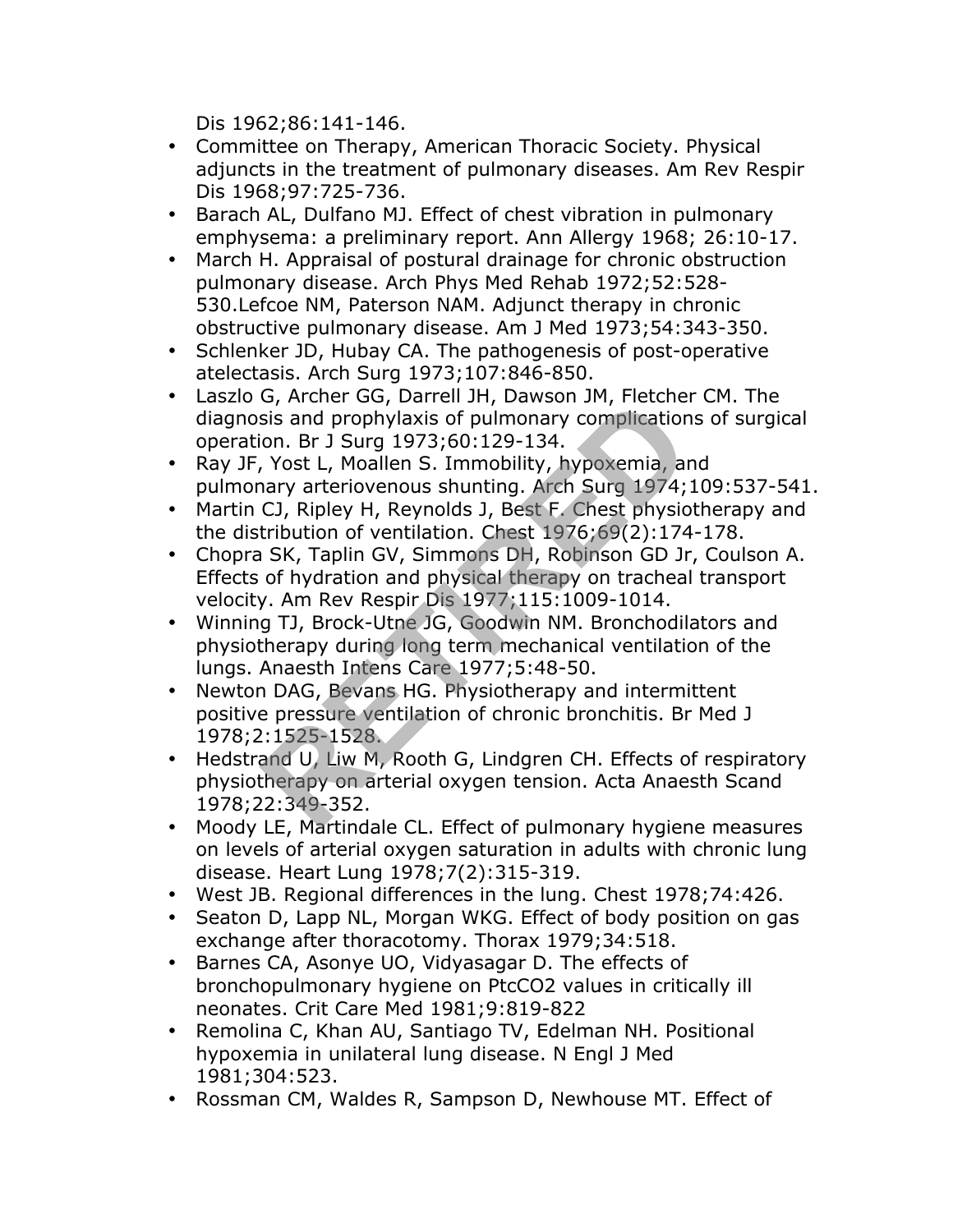chest physiotherapy on the removal of mucus in patients with cystic fibrosis. Am Rev Respir Dis 1982;126:131-135.

- Reines HD, Sade RM, Bradford BF, Marshall J. Chest physiotherapy fails to prevent post-operative atelectasis in children after cardiac surgery. Ann Surg 1982;195:451-455.
- White DJ, Mawdsley RH. Effects of selected bronchial drainage positions and percussion on blood pressure of healthy human subjects. Phys Ther 1983;63:325-330.
- Ford GT, Whitelaw WA, Rosenal TW, Cruse PJ, Guenter CA. Diaphragm function after upper abdominal surgery in humans. Am Rev Respir Dis 1983;127:431-436.
- King M. Mucus and mucociliary clearance. Respir Care 1983;28:335-344.
- Buscaglia AJ, St Marie MS. Oxygen saturation during chest physiotherapy for acute exacerbation of severe chronic obstructive pulmonary disease. Respir Care 1983;28:1009-1013.
- King M, Phillips DM, Gross D, Vartian V, Changhk Eidulka A, et al. Enhanced tracheal mucus clearance with high frequency chest wall compression. Am Rev Respir Dis 1983; 128:511-515.
- Mazzocco M, Kirilloff L, Owens G, Rogers R. Physiologic effects of chest percussion and postural drainage in patients with bronchiectasis (abstract). Am Rev Respir Dis 1984;129 (4, Part 2):A52. 10.3333334747<br>
Hia AJ, St Marie MS. Oxygen saturation during<br>
therapy for acute exacerbation of severe chror<br>
trive pulmonary disease. Respir Care 1983;28<br>
Phillips DM, Gross D, Vartian V, Changhk Eit<br>
red tracheal mucus c
- Torrington KG, Sorenson DE, Sherwood LM. Postoperative chest percussion with postural drainage in obese patients following gastric stapling. Chest 1984;86:891-895.
- King M, Phillips DM, Zidulka A, Chang HK. Tracheal mucus clearance in high-frequency oscillation. Am Rev Respir Dis 1984;130:703-706.
- Rivington-Law BA, Epstein SW, Thompson GL, et al. Effect of chest wall vibrations on pulmonary function in chronic bronchitis. Chest 1984;85(3):378-381.
- Britton S, Bejstedt M, Vedin L. Chest physiotherapy in primary pneumonia. Br Med J 1985;290:1703-1704.
- Mackenzie CF, Shin B. Cardiorespiratory function before and after chest physiotherapy in mechanically ventilated patients with post-traumatic respiratory failure. Crit Care Med 1985;13:483-486.
- McDonnell T, McNicholas WT, Fitzgerald MX. Hypoxemia during chest physiotherapy in patients with septic fibrosis. Ir J Med Sci 1986;155:345-348.
- Johnson NT, Marini JJ, Pierson DJ, Hudson LD. Acute lobar atelectasis: effect of chest percussion and postural drainage (CPPL) on resolution (abstract). Am Rev Respir Dis 1987;135(4,